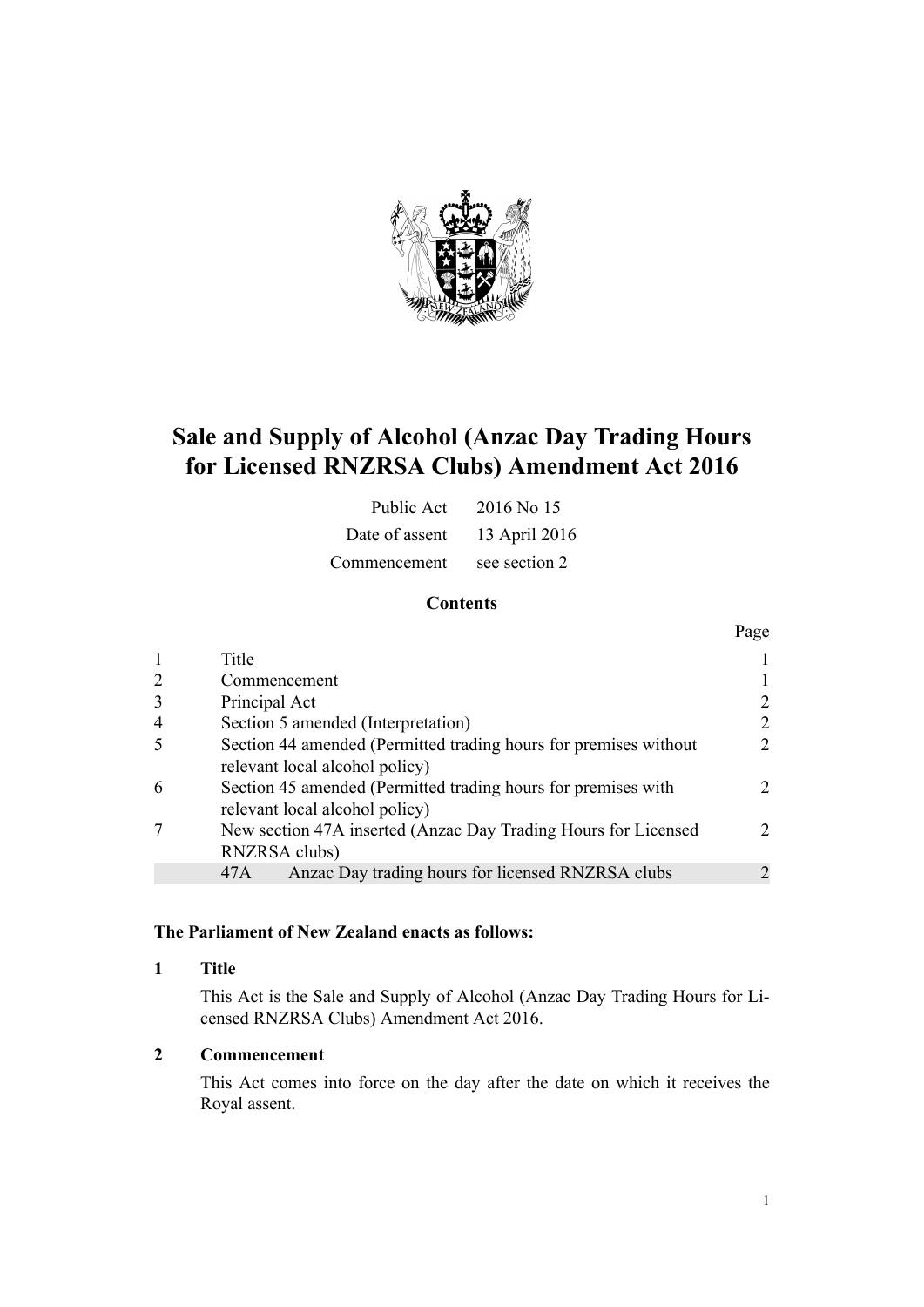#### <span id="page-1-0"></span>**3 Principal Act**

This Act amends the [Sale and Supply of Alcohol Act 2012](http://prd-lgnz-nlb.prd.pco.net.nz/pdflink.aspx?id=DLM3339302) (the **principal Act**).

#### **4 Section 5 amended (Interpretation)**

 $(1)$  In [section 5\(1\)](http://prd-lgnz-nlb.prd.pco.net.nz/pdflink.aspx?id=DLM3339341), insert in their appropriate alphabetical order:

**RNZRSA** means the Royal New Zealand Returned and Services' Association that is incorporated under the Incorporated Societies Act 1908 and is registered as a charity under the Charities Act 2005

**RNZRSA club** means a club that is a member or an affiliate of RNZRSA

- (2) In [section 5\(1\)](http://prd-lgnz-nlb.prd.pco.net.nz/pdflink.aspx?id=DLM3339341), in the definition of **permitted trading hours**, after paragraph (b), insert "; and", and further insert:
	- (c) in the case of an RNZRSA club to which section 47A applies, includes the hours specified in section 47A(2)

#### **5 Section 44 amended (Permitted trading hours for premises without relevant local alcohol policy)**

In [section 44\(3\),](http://prd-lgnz-nlb.prd.pco.net.nz/pdflink.aspx?id=DLM3339515) after "(Rugby World Cup 2015 extended trading hours)", insert "and section 47A (Anzac Day trading hours for licensed RNZRSA clubs)".

# **6 Section 45 amended (Permitted trading hours for premises with relevant local alcohol policy)**

In [section 45\(3\),](http://prd-lgnz-nlb.prd.pco.net.nz/pdflink.aspx?id=DLM3339516) after "(Rugby World Cup 2015 extended trading hours)", insert "and section 47A (Anzac Day trading hours for licensed RNZRSA clubs)".

# **7 New section 47A inserted (Anzac Day Trading Hours for Licensed RNZRSA clubs)**

After [section 47](http://prd-lgnz-nlb.prd.pco.net.nz/pdflink.aspx?id=DLM3339519), insert:

## **47A Anzac Day trading hours for licensed RNZRSA clubs**

- (1) This section applies to licensed premises if—
	- (a) the premises houses an RNZRSA club; and
	- (b) the club holds a club licence for the premises.
- (2) Despite anything in section 44 or 45, the permitted trading hours for any licensed premises to which this section applies include the hours from 4 am to 1 pm on Anzac Day.
- (3) Any one-way door restriction applicable to the premises does not operate during the hours specified in subsection (2).
- (4) An RNZRSA club's use of land at its licensed premises during the hours specified in subsection (2) must be treated as not contravening section 9 of the Resource Management Act 1991 if—
	- (a) this section applies to the premises; and